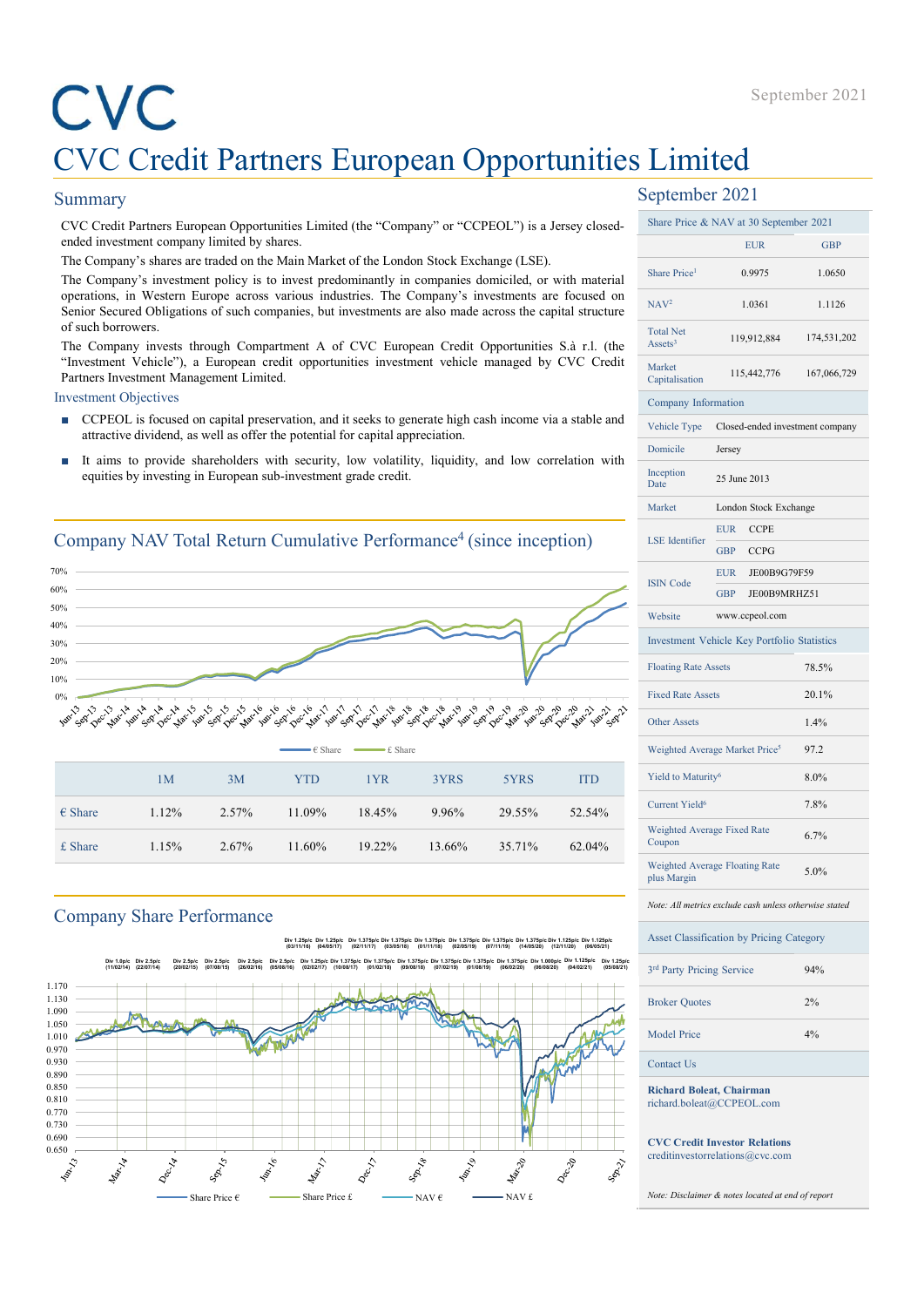# CVC Credit Partners European Opportunities Limited **Example 2018**<br> **Partners European Opportunities Limi**<br>
gger<br>
Pieter Staelens<br>
Pieter ipined CVC Credit in 2018. Pieter joined from Janus Hend<br>
Where he was involved in various High Yield strategies and a credit<br>
Managing

# Portfolio Manager



this, Pieter was at James Caird Asset Management, CQS, Remus Partners and Bear Stearns.<br>Managing Director Pieter is a graduate of the Université Catholique de Louvain in Belgium. He also holds an MSc 19 years experience in Finance, Economics and Econometrics from the Cass Business School and an MBA from the September 2021<br> **European Opportunities Limited**<br>
Pieter joined CVC Credit in 2018. Pieter joined from Janus Henderson Investors in London<br>
where he was involved in various High Yield strategies and a credit long/short str September 2021<br> **European Opportunities Limited**<br>
Pieter joined CVC Credit in 2018. Pieter joined from Janus Henderson Investors in London<br>
where he was involved in various High Yield strategies and a credit long/short str September 2021<br> **European Opportunities Limited**<br>
Pieter joined CVC Credit in 2018. Pieter joined from Janus Henderson Investors in London<br>
where he was involved in various High Yeild strategies and a credit longshort stra September 2021<br> **Pieter joined CVC Credit in 2018. Pieter joined from Janus Henderson Investors in London**<br>
Where he was involved in various High Yield strategies and a credit long/short strategy. Prior to<br>
this, Pieter wa September 2021<br> **European Opportunities Limited**<br>
Pieter joined CVC Credit in 2018. Pieter joined from Janus Henderson Investors in London<br>
where he was involved in various High Yield strategies and a credit long/short str September 2021<br> **European Opportunities Limited**<br>
Pieter joined CVC Credit in 2018. Pieter joined from Janus Henderson Investors in London<br>
where he was involved in various High Yield strategies and a credit long/short str

# Market and Portfolio Commentary

September 2021<br>
September 2021<br>
September 2021<br>
September 2021<br>
September 2021<br>
Pieter for financial control of VC Credit in 2018. Pieter joined from Janua Henderson Investors in London<br>
Where Studens<br>
Merkets are was a fu September 2021<br> **EXACO SECULE PARTINETS EUROPEAN OPPOINTUITIES Limited**<br>
Portfolio Manager<br>
Pieter Studens<br>
Pieter Studens<br>
Pieter Studens<br>
Pieter Studens<br>
Pieter is a graduate of the University of Cavid intervalse and en September 2021<br>
CVC Credit Partners European Opportunities Limited<br>
Moreover a controlling where stateless<br>
Nearly inter joined CVC Credit in 2018. Pieter pinel from Januar Henderson Investors in London<br>
Meter Stateless<br>
N doubled in the month and fuel shortages in the UK. Global food prices climbed back to near the highest in a decade as a result of changing weather patern ber 2021<br>
September 2021<br>
Patter joined CVC Credii n 2018. Pieter joined from Janus Henderson Investors in London<br>
Patter Statelers<br>
News angeles are search to the shipping short and high version in the shipping inc september 2021<br>
September 2021<br>
CVC Credit Partners European Opportunities Limited<br>
Peter joined for Credit in 2018. Pierr joined format since February in London<br>
Peter Suelens<br>
Peter state as a function of Credit in 2018. **EXEC Credit Partners European Opportunities Limited<br>
Portfolio Manager<br>
Price pinnel CVC Credit in 2018. Pieter joined from Januar Henderson Investors in London<br>
Peter Statelans<br>
The most consecutive month in 2018. Piete** TO C Credit Partners European Opportunities Limited (Corridian 2018 Fieler joined form Januar Henderson in London<br>
The State State Home State was involved in various High Yeal areaspected to represent the month of Septem Post summer - For instance of Formal Post Corelis in 2018. Pieter joined from James Henderson Insectors in London<br>
Trieter Students Present procedures and the Student Hender Wind attack that are instanced that contain the maturity of the standard of the maturity of the maturity of the maturity of the and a certific in spin and the standard at the standard at the standard at the standard at the standard at the standard at a relation of the Continuo valent general more than the more than the first nine considerably independent and the first nine more than the first nine considerably independent and Beach where the was involved in various High Yield sitemages **Free Students**<br> **Proper Students** which the was involved in various High Yield stategies and a credit longitudy track to the significant track to the CSs. Business Matter Stategies and the CSs. Business Matter Stategies Market and Rear Summer Fig. Prior was at large that is exact Amagement (CR). Remains Paris and Rear Market and Portfolio Commentary<br>
19 pars appertence in France, Economist and Economist Catholique de Loavia in Belgium. H **Example 1988** (here is a graduate of the Universit Catholique de Louvain in Belgium. He also holds an MSs<br>
19 years experience<br>
in Finance, Economies and Locommies from the Case Business School and an MHA from the<br>
Unive 19 years experience<br>
Environmentary<br>
Environmentary<br>
Environmentary<br>
Salarket and Portfolio Commentary<br>
Salarket and Portfolio Commentary<br>
Salarket and Portfolio Commentary<br>
Salarket and Portfolio Commentary<br>
Salarket and

University of Pennsylvania.<br>
Market and Portfolio Commentary<br>
September was a softer mond for financial market. There were a number of things that kept investors anode. On top of Cavid infections and the debate<br>
shown its Market and Portfolio Commentary<br>Sprencher was a softer moment of financial markets. There were a number of hines that kopt investors awake. On top of Covid infercions and the debate<br>absolut the direction of tused for unde Market and Portfolio Commentary<br>Separate was s atter month for financial matedack These verse a mather of things that logit investors order. On top of Covid includes a<br>show the discusse convert income for financial contrig Market and Portfolio Commentaty<br>September was a solen month for financia market, There were a marker of these livelet in the mix. The Progress-telestical the interesting<br>solender as a solen model of financia market, There September was a softer month for financial markets. There were a unnber of things that kept investors awde. On top of Covid infections and the debate<br>adsolute for discussion and the finding, a congles of wave conserve a c Spinal to the section of final controllar matricks. The waves a mathe of this pair that is performed with close south of the section and the debate of the final compared of the section and debate in the set of Schene comp about the direction of the distance to the state in the two consensus well as the New III and the forest<br>in the forest of the state of the state of the state in the state in the forest<br>state of the distance in the state of daballa in the meanth and fusi-divingum into UK. Critical final final final final final final final final final final final final final finally interesting monther of Central highest in a decisile at deviate in equil of th

partens, shortage of workers and higher shipping conts. Furthermore, an increasing munker of Central Banks are turining haw which in US increases the month, and increases the month, and increases for the month of the month experiencing the worst mentally performance inter-Brhany.<sup>2</sup> Emaily, decays<br>incellar participation for the month of September was 69.0bm, compared to F20bm is the successful maturity and the successor of order the successf whene may equivale the respect to the respective company in the respective company in the respective company is the respective company of  $\pi$  and the respective company is the respective company. This equilibrity shows e Foremoso Sub Ancestonen Grade Highlights<br>That has besues during the month of September Van S-800m, compared to F.0 m in the aneur month has part. This represents a highly-show-resear<br>The structure starting the month of Se exited an ones are of 2021 begins. An of Septenber was 49.00m, compared to 47.00m in the same month hat year. This represents a lightly showe restant that the measure of the measure of the measure of the measure of the mea Total too instance during the most<br>the New 17 of the near term. This represents the near term. As of September 19.19 as we spread in the summer most last spread was E-402.44 with  $4.23\%$  yield to consider the near term. average - for instances. Spenches and a Web 7% in law loan issues. The weaps energy assumpted was the 42.8% which a 2.8% case of 94.8 and a Web 14.8 and a Web 14.8 and a Web 14.8 and a Web 14.8 and a Web 14.8 and a Web 14. considerably more than the 624-6 has issues on a soft the first nine months of 2020. On the this yield side, we see 8.6.8 hot block as one and the significant of the properties."<br>
The Cocil Sinker European Leveranged Lean month, braining (YD) issuance to 093.6bn. We are well on track to have a record year of issuance in och def% for the month, which brings YTD returns a 13.90%.<br>The Credit Suisse Western European Leveraged Loan Index return, markets."<br>In Credit Stries: Western European Leveraged Loan Index return, hedged to Earty, was at 10.44% for the results, which birings YTD returns to 13.90%.<br>The Credit Voltage and mean comparises -16.8% As at the cash of The Credit Suisse Western European Leveraged Loan Index return, hedged to Euro, was at +0.44% f<br>Defensives (+0.36%) underperformed cyclicals (+0.52%). CCCs outperformed all other rating categes<br>198 +0.35% and unrated comp Decisions (40,36%) and comparison explicit is the SLSYs). CCCs ampetitional denter raining enterpretormed at 24% while BBs enterinal comparison of 2025. Again the final quarter and the final quarter and the final quarter Is (13.35% and the credit opportunities book most we see that the credit opportunities the credit opportunities book maintains convertible with  $\lambda$ -by-a capital apprential. With recent the credit opportunity are the cred Where European into New Interest markets, the concess go the Six for an easth brigging YTD remains of +40% of new issue. And concurrent heavy level risk markets may be the six markets may be the six markets markets and an have seen as iginificant uptick in acquisition, recapitalization, and dividend-elated issuares. We participated is acquisited in steady and the forecapied and the perfoliced issue respectively effect offreed attractive cur existing measures at leads we below secure of a show for reals. Additionally, epimberian encoinns a focus of the performance and the form of outing the set of the performance and Contact the bank Research (FIGU beginning t ane, non in an iontropi pureauses and saise, we we in equati smitter workers, into exercuative content and the content of the perform of the performance of the content of the content of the performance of the content of th

<sup>a</sup> Bloomberg

<sup>d</sup>Credit Suisse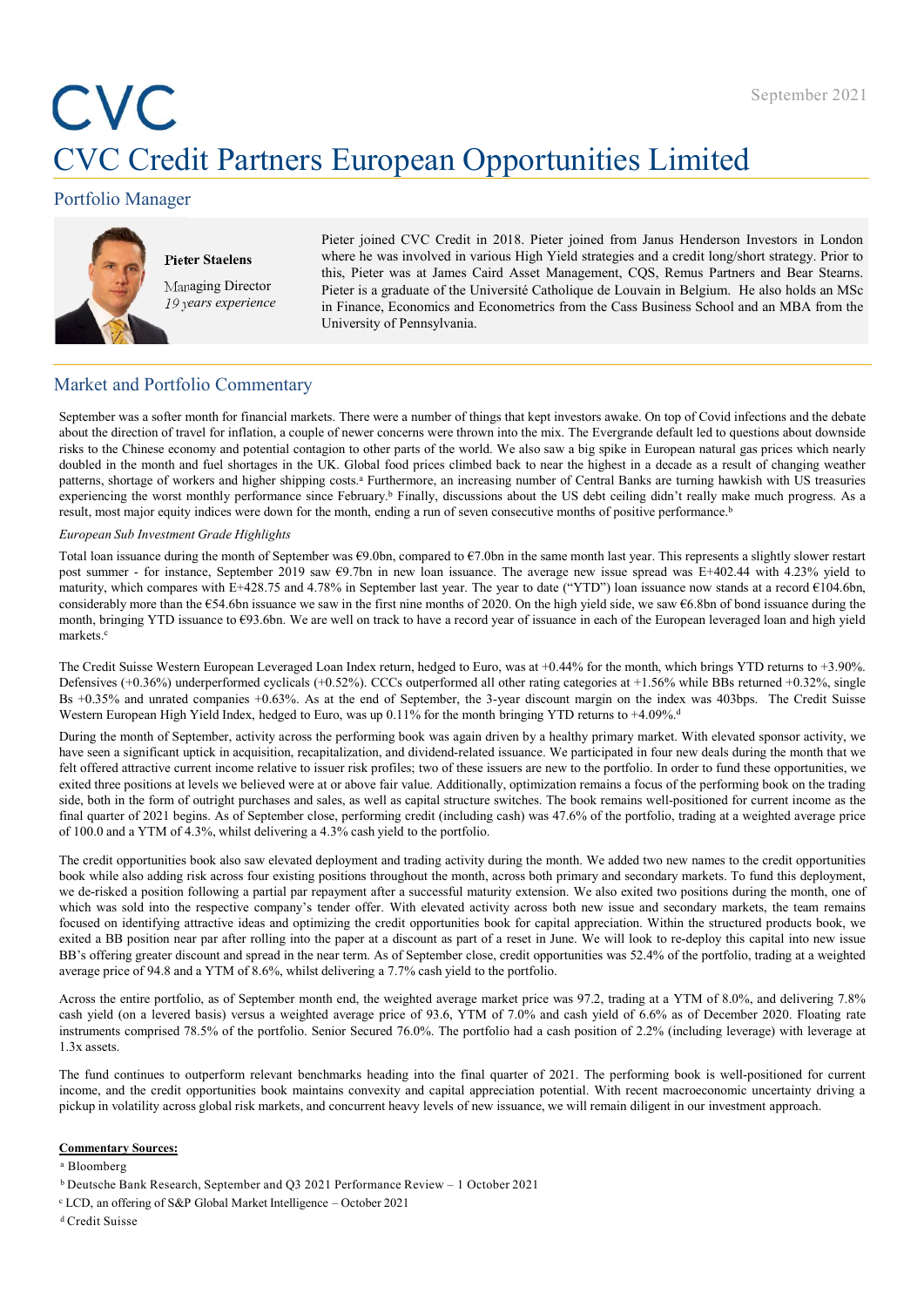# CVC Credit Partners European Opportunities Limited

|                               | CVC                                                                          |                          |                                         | CVC Credit Partners European Opportunities Limited                                                                                                                                                                                        | September 2021 |
|-------------------------------|------------------------------------------------------------------------------|--------------------------|-----------------------------------------|-------------------------------------------------------------------------------------------------------------------------------------------------------------------------------------------------------------------------------------------|----------------|
|                               | Investment Vehicle Portfolio Statistics <sup>3</sup> as at 30 September 2021 |                          |                                         |                                                                                                                                                                                                                                           |                |
| Top 5 Issuers                 |                                                                              |                          |                                         |                                                                                                                                                                                                                                           |                |
| <b>Issuer</b>                 | % of Gross Assets                                                            | Industry                 |                                         | Country                                                                                                                                                                                                                                   |                |
| Doncasters                    | 4.9%                                                                         |                          | Diversified/Conglomerate Manufacturing  | United Kingdom                                                                                                                                                                                                                            |                |
| Colouroz                      | 3.7%                                                                         |                          | Chemicals, Plastics and Rubber          | Germany                                                                                                                                                                                                                                   |                |
| Civica                        | 3.3%                                                                         | Electronics              |                                         | United Kingdom                                                                                                                                                                                                                            |                |
| D&G                           | 2.4%                                                                         | Finance                  |                                         | United Kingdom                                                                                                                                                                                                                            |                |
| Douglas                       | 2.4%                                                                         | Retail Stores            |                                         | Germany                                                                                                                                                                                                                                   |                |
| <b>Industry Exposure</b>      | MV (%)                                                                       | <b>Currency Exposure</b> | MV(%)                                   | RepRisk ESG Rating7                                                                                                                                                                                                                       | MV(%)          |
|                               | Healthcare & Pharmaceuticals<br>Chemicals, Plastics and Rubber               |                          |                                         | <b>AAA</b>                                                                                                                                                                                                                                | 41.3%          |
|                               | Hotels, Motels, Inns and Gaming<br>15%                                       |                          |                                         | AA                                                                                                                                                                                                                                        | 36.1%          |
| 27%                           | ■Cargo Transport<br>Finance                                                  | 27%                      |                                         |                                                                                                                                                                                                                                           |                |
|                               | <b>Electronics</b><br>Diversified/Conglomerate                               |                          | EUR                                     | A                                                                                                                                                                                                                                         | 12.0%          |
|                               | Manufacturing<br>Retail Stores<br><b>Business Services</b>                   |                          | $\Box$ GBP<br>60%<br>$\blacksquare$ USD | <b>BBB</b>                                                                                                                                                                                                                                | 4.8%           |
|                               | Diversified/Conglomerate Service                                             |                          |                                         | $\rm BB$                                                                                                                                                                                                                                  | 1.6%           |
|                               | Telecommunications<br><b>Broadcasting and Entertainment</b>                  |                          |                                         |                                                                                                                                                                                                                                           |                |
|                               | ■Other                                                                       |                          |                                         | B                                                                                                                                                                                                                                         | $0.0\%$        |
| Geographic Exposure           | MV (%)                                                                       | <b>Asset Exposure</b>    | MV (%)                                  | CCC                                                                                                                                                                                                                                       | $0.0\%$        |
|                               |                                                                              |                          |                                         | CC                                                                                                                                                                                                                                        | $0.0\%$        |
|                               | $\blacksquare$ U.S.<br>22%<br>$\blacksquare$ UK                              | 10%                      | Loans (1st Lien)<br>Senior Secured      | $\mathbf C$                                                                                                                                                                                                                               | $0.0\%$        |
|                               | Netherlands                                                                  |                          | Bonds<br>Loans (2nd Lien)               |                                                                                                                                                                                                                                           |                |
| 11%                           | $\blacksquare$ Germany<br>$\blacksquare$ France                              |                          | ■ Structured<br>59%                     | D                                                                                                                                                                                                                                         | $0.0\%$        |
| 12%                           | $\blacksquare$ Spain                                                         | 18%                      | $\blacksquare$ Cash                     | <b>NR</b>                                                                                                                                                                                                                                 | 4.3%           |
| 13%                           | ■Luxembourg<br>Other                                                         |                          | $\blacksquare$ Other                    | Total                                                                                                                                                                                                                                     | 100.0%         |
|                               |                                                                              |                          |                                         |                                                                                                                                                                                                                                           |                |
|                               | Look Through Reporting <sup>6,8</sup> as at 30 September 2021                |                          |                                         |                                                                                                                                                                                                                                           |                |
| <b>Rating Exposure</b>        |                                                                              |                          | <b>FX</b> Exposure                      |                                                                                                                                                                                                                                           |                |
| Rating                        | Average Spread Duration <sup>9</sup>                                         | MV(E)<br>MV (%)          | Currency                                | MV(E)                                                                                                                                                                                                                                     | MV(%)          |
| BB                            | 6.66                                                                         | 2%<br>7.3 <sub>m</sub>   | <b>EUR</b>                              | 249.1m                                                                                                                                                                                                                                    | 60%            |
| B                             | 4.40                                                                         | 61%<br>252.0m            | GBP                                     | 53.7m                                                                                                                                                                                                                                     | 13%            |
| CCC                           | 2.84                                                                         | 109.9m<br>27%            | <b>USD</b>                              | 109.2m                                                                                                                                                                                                                                    | 27%            |
| NR                            | 4.12                                                                         | 10%<br>42.8m             | Notes & Assumptions:                    | • The sum of the market values may be larger than the NAV due to the effect of the                                                                                                                                                        |                |
| <b>Interest Rate Exposure</b> |                                                                              |                          | investment vehicle leverage facility    | • All duration and yield calculations are based on assets outstanding to maturity (no call or                                                                                                                                             |                |
| Type                          | Duration                                                                     | MV(%)<br>MV(E)           | amortisation assumptions)               | • Duration is calculated using the DURATION function in Excel, and includes                                                                                                                                                               |                |
| Floating                      | 0.17                                                                         | 323.6m<br>79%            |                                         | approximations for interest rate duration for floating rate assets<br>• Rating is based on the average corporate rating from S&P and Moody's<br>• Certain assets such as CLO equity tranches are assumed to have zero spread and interest |                |
| Fixed                         | 3.37                                                                         | 82.7m<br>20%             | rate duration                           | • The duration for non-equity CLO tranches is based on a WAL of 5 years after the end of                                                                                                                                                  |                |
| Warrants                      | 0.00                                                                         | 5.7m<br>$1\%$            | the reinvestment period                 |                                                                                                                                                                                                                                           |                |

# Look Through Reporting6,8 as at 30 September 2021

| 11%<br>12%             | $\blacksquare$ France<br>22%<br>$\blacksquare$ Spain<br><b>Luxembourg</b><br>13%<br><b>Other</b> |                  | 18%        | ■ Structured<br>59%<br>$\blacksquare$ Cash<br>$\blacksquare$ Other                        | <b>NR</b><br>Total                                                                                                                                                | 4.3%<br>100.0%                                                                                |
|------------------------|--------------------------------------------------------------------------------------------------|------------------|------------|-------------------------------------------------------------------------------------------|-------------------------------------------------------------------------------------------------------------------------------------------------------------------|-----------------------------------------------------------------------------------------------|
|                        | Look Through Reporting <sup>6,8</sup> as at 30 September 2021                                    |                  |            |                                                                                           |                                                                                                                                                                   |                                                                                               |
| <b>Rating Exposure</b> |                                                                                                  |                  |            | <b>FX</b> Exposure                                                                        |                                                                                                                                                                   |                                                                                               |
| Rating                 | Average Spread Duration <sup>9</sup>                                                             | MV(E)            | MV (%)     | Currency                                                                                  | MV(E)                                                                                                                                                             | MV(%)                                                                                         |
| <b>BB</b><br>B         | 6.66                                                                                             | 7.3 <sub>m</sub> | 2%         | <b>EUR</b>                                                                                | 249.1m                                                                                                                                                            | 60%                                                                                           |
| CCC                    | 4.40                                                                                             | 252.0m           | 61%        | <b>GBP</b><br><b>USD</b>                                                                  | 53.7m                                                                                                                                                             | 13%                                                                                           |
| <b>NR</b>              | 2.84<br>4.12                                                                                     | 109.9m<br>42.8m  | 27%<br>10% |                                                                                           | 109.2m                                                                                                                                                            | 27%                                                                                           |
| Type                   | <b>Interest Rate Exposure</b><br>Duration                                                        | MV(E)            | MV (%)     | Notes & Assumptions:<br>investment vehicle leverage facility<br>amortisation assumptions) | • The sum of the market values may be larger than the NAV due to the effect of the<br>• Duration is calculated using the DURATION function in Excel, and includes | • All duration and yield calculations are based on assets outstanding to maturity (no call or |
| Floating               | 0.17                                                                                             | 323.6m           | 79%        |                                                                                           | approximations for interest rate duration for floating rate assets<br>• Rating is based on the average corporate rating from S&P and Moody's                      |                                                                                               |
| Fixed                  | 3.37                                                                                             | 82.7m            | 20%        | rate duration                                                                             |                                                                                                                                                                   | • Certain assets such as CLO equity tranches are assumed to have zero spread and interest     |
| Warrants               | 0.00                                                                                             | 5.7 <sub>m</sub> | $1\%$      | the reinvestment period                                                                   |                                                                                                                                                                   | • The duration for non-equity CLO tranches is based on a WAL of 5 years after the end of      |

| $1$ ypc  | Duration | IVIV(U)           | IVI V $(70)$ |
|----------|----------|-------------------|--------------|
| Floating | 0.17     | 323.6m            | 79%          |
| Fixed    | 3.37     | 82.7 <sub>m</sub> | 20%          |
| Warrants | 0.00     | 5.7 <sub>m</sub>  | $1\%$        |
|          |          |                   |              |

| <b>FX</b> Exposure |        |        |  |  |  |
|--------------------|--------|--------|--|--|--|
| Currency           | MV(E)  | MV (%) |  |  |  |
| <b>EUR</b>         | 249.1m | 60%    |  |  |  |
| <b>GBP</b>         | 53.7m  | 13%    |  |  |  |
| <b>USD</b>         | 109.2m | 27%    |  |  |  |

## Notes & Assumptions: